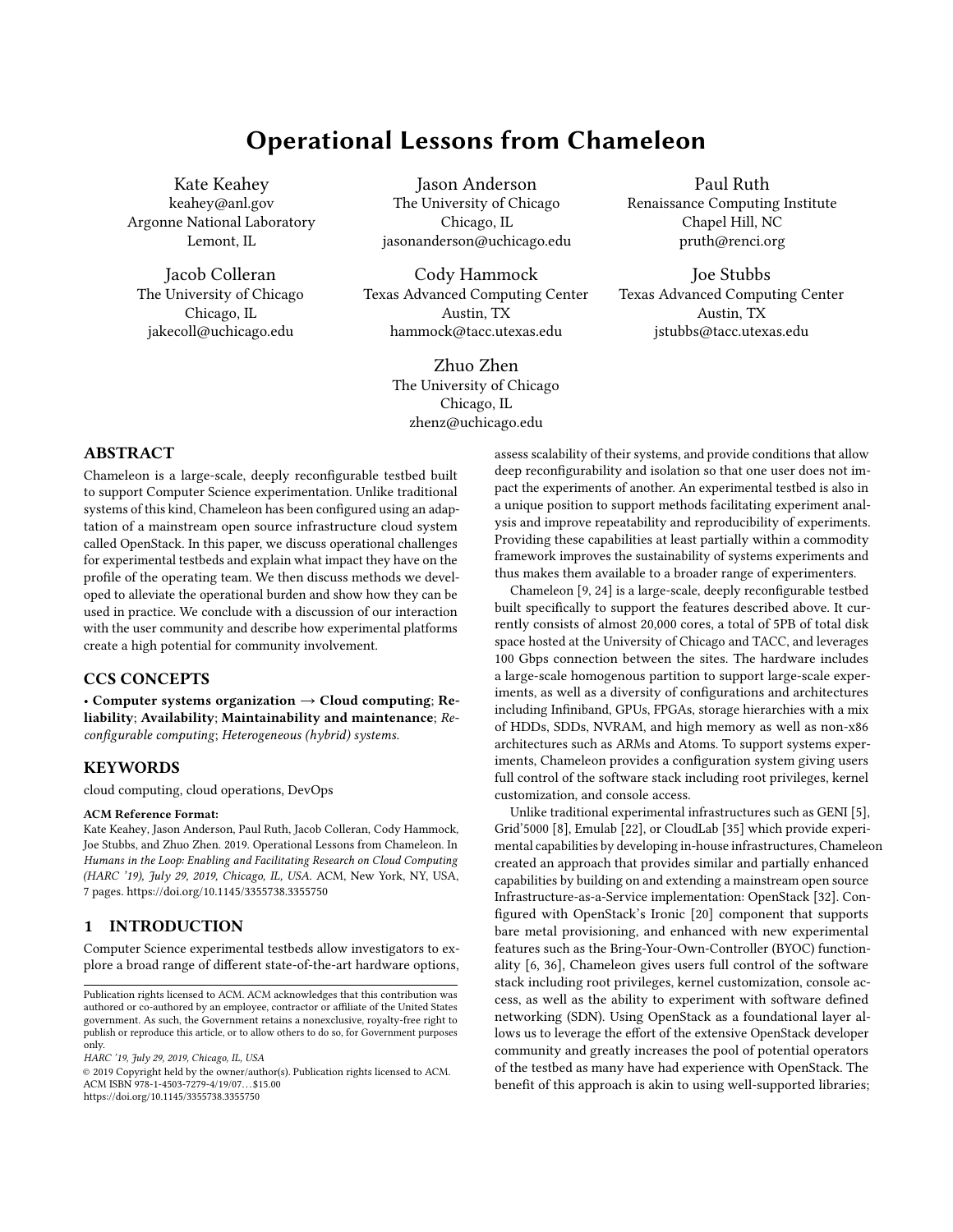we as operators benefit from patches submitted by authors or other members of the wider community, and we know that others are actively testing the same code we are using on a daily basis to run our infrastructure. It also allows us to give back: Chameleon is a core contributor to the OpenStack Blazar system [\[7\]](#page-6-10), which is used to provide advanced reservations of physical hosts, network segments, and IP addresses [\[23\]](#page-6-11).

Chameleon has been used to support many projects in research on operating systems, virtualization, power management, networking, high-performance computing (HPC), cloud computing, data science, machine learning, and others. A sizable proportion of Chameleon users also leverage the system for education in computer science. To date, Chameleon has supported 3,000+ users working on 500+ projects.

In this paper, we first discuss the challenges of operating an experimental platform like Chameleon and compare them with traditional scientific research platforms as well as clouds. We discuss what operating this type of infrastructure means to people and describe ways of streamlining these operations we developed to alleviate their burden. Finally, we discuss our interactions with users and explain why experimental platforms create a larger opportunity for community engagement.

# 2 OPERATIONAL CHALLENGES

## 2.1 Clouds versus HPC Resources

The cloud paradigm is still a relative newcomer in scientific datacenters most of which are operated as traditional HPC centers; to outline the challenges associated with running them we therefore briefly highlight the differences in the offering these two approaches present to the user, and the resulting differences in the complexity and cost of their operations.

On a typical HPC resource, users submit jobs via a batch queue which are run on an on-availability basis [\[26\]](#page-6-12) in non-privileged accounts (e.g., no sudo access, limited access to various file systems, etc.). This approach to resource management thus optimizes provider concerns, i.e., emphasize utilization and relative simplicity of management against flexibility and user control: traditional HPC workloads sit in queues, sometimes for hours, and run once node resources are available. Another feature of this approach is that it reduces a significant complexity of resource provisioning and scheduling to a relatively simple and constrained user interface effectively trading-off user flexibility for a simpler and more manageable implementation.

Cloud resources on the other hand, emphasize support for interactive resources that satisfy hard user constraints for availability at a given time [\[23\]](#page-6-11) – as well as flexibility in terms of configuration. To fulfill those requirements, users are given temporary time-controlled ownership of resources containers (typically provided via virtual machines) that are configured in a way of their choosing and give them high level of privilege (i.e., root). Users may devise many complex configurations across compute, networking, and storage resources, effectively requiring the system to correctly (and securely) configure virtual clusters or complex distributed environments.

These differences in offering and emphasis result in a range of differences in how these types of resources are used, but more

importantly in their complexity, the associated operations cost, and the dynamics between the operators and user community. First, cloud systems are more complex because they solve a significantly more complex problem. One of the most significant differences is in networking: HPC job schedulers do not need to manage networks to correctly connect new user resources ("instances") to potentially multiple networks; much of the complexity of cloud computing comes from the fact that such networking needs to be reliably and dynamically managed. Further, correct management of security becomes significantly more complex in the clouds because the attack surface is larger and types of potential attacks more varied: users typically get root permissions to deployed instances that they configure themselves with all the potential for risk that this involves.

Another difference comes with management user artifacts. While cloud users in principle want to manage their own images, they typically also expect providers to maintain at least some popular configurations on hand as a startup base – together with associated artifacts such as orchestration or contextualization templates that allow users to deploy complex configuration such as virtual clusters. This implies not only additional system administration support but also the advisability of supporting community mechanisms that would allow users to share such configuration artifacts which calls for a tighter integration of the dialogue between users and operators. Last but not least, having been around for significantly less time, cloud computing is a less mature paradigm than HPC systems; this implies not only more operations costs but more "unknown unknowns" in operations and problem solving that typically require a higher level of expertise to address.

#### 2.2 Clouds as Experimental Facilities

The configuration of Chameleon grew out of the desire to test the hypothesis that experimental facilities for Computer Science systems research can be configured as modern clouds. An experimental facility for Computer Science systems research has to support deep reconfigurability and both system and performance isolation [\[23\]](#page-6-11), that is, it has to support the creation of isolated user environments (such as e.g., can be achieved by virtual machines and are available in the mainstream via commercial clouds) and offer direct access to hardware and firmware to support experiments that cannot be supported via a layer of virtualization to e.g., explore performance variability or power management. Chameleon uses OpenStack with Ironic (a component that implements bare metal deployment) to provide these capabilities. While this provides the bulk of capabilities that an experimental platform for Computer Science research needs to support, it does not provide them all; we've had to extend this base to support additional features such as allocatable resource management (i.e., the Blazar service referenced in Introduction), and add new ones such as support for networking experiments. Last but not least, in order to stay relevant, experimental platforms need to evolve as new research questions open up which means that an experimental platform is in constant state of development.

Operating at Bare Metal Level. Operating at bare-metal level increases the complexity of cloud management (and consequent operational demands) significantly. First, giving users access to bare metal resources and the ability to make changes to components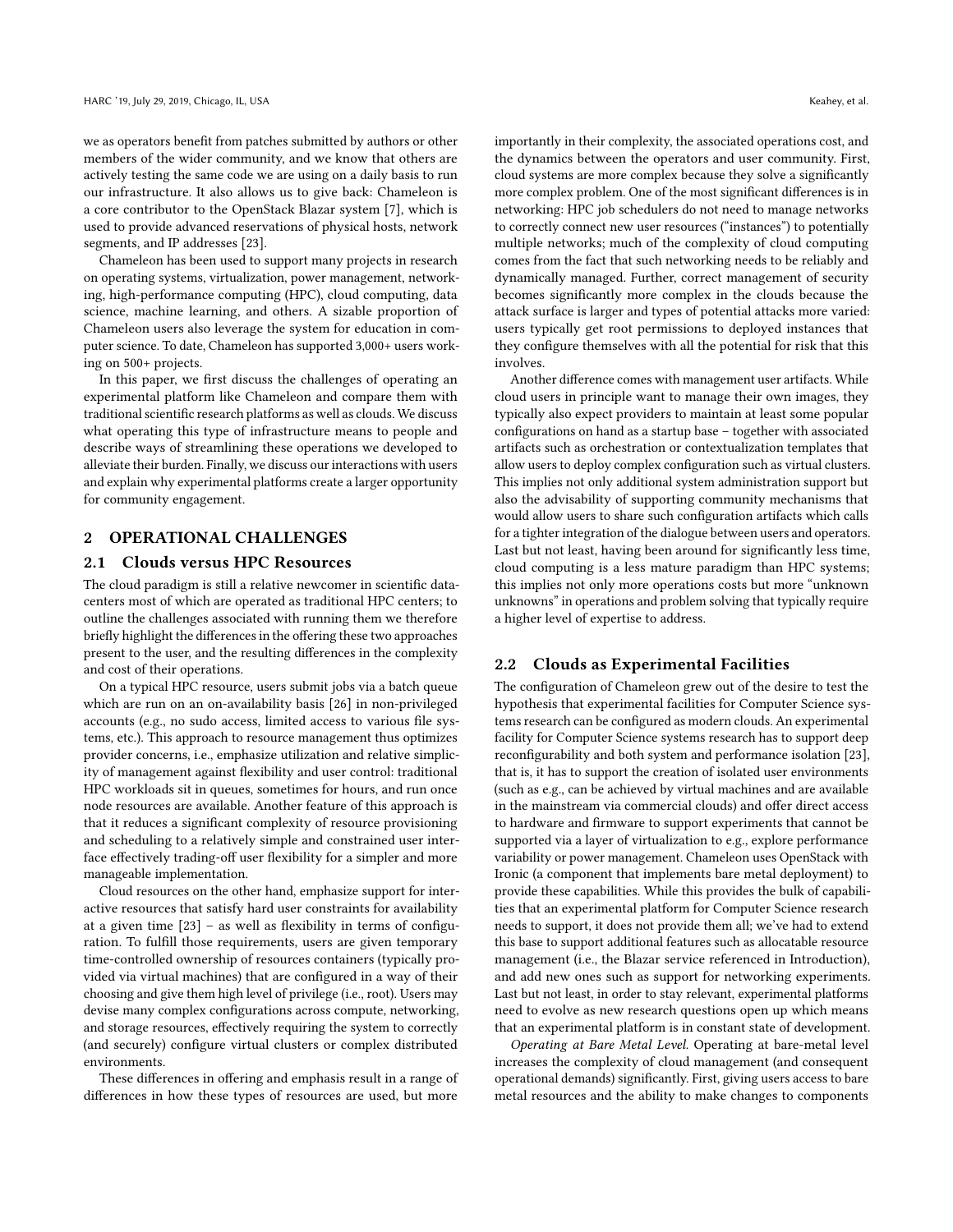such as the BIOS significantly increases the complexity of security management. Also, offering resources via virtual machines or other types of container provides an additional layer of abstraction that is not present when resources are provided at bare metal, increasing the complexity of both developing/providing some of the features and operating the testbed.

While infrastructure maturity for cloud infrastructure is relatively underdeveloped, it is worse for bare metal: although most OpenStack components have now been integrated with Ironic, some important capabilities (e.g., Ironic's use for Cinder, the OpenStack remote block storage component, snapshotting, etc.) are still not available. It is also clear that the Ironic integration gets proportionally less attention (in terms of performance management for example) than more commonly used components of OpenStack: we have observed performance bottlenecks for scheduling of an instance on a bare metal machine, during provisioning of networks on physical switches, during the PXE-based instance provisioning itself, or even for user interface response.

These shortcomings made it necessary for us to develop a variety of adaptations. An example of issues created by the missing hypervisor abstraction layer is that security groups are unsupported for bare metal – yet, they are even more critical to support here, given the higher security management requirements. We overcame this by creating Firewall-as-a-Service [\[15\]](#page-6-13). Missing features, such as snapshotting, were implemented by our team albeit in a different form than is supported by OpenStack for virtual machines. While those adaptations allow us to provide a more complete offering to our users they do increase the operational complexity as infrastructure immaturity needs to be overcome or improved, new solutions need to be researched and developed, features need to be either contributed or patched with every upgrade.

Networking. Since cloud resources are by nature remote, networking is an important aspect of cloud computing experimentation. Most public cloud providers have rolled out advanced networking services that are simple to access by any cloud user, e.g. routing between regions and private networking spaces within a cloud. However, access to low-level, externally facing cloud network services such as AWS Direct Connect [\[10\]](#page-6-14), Azure ExpressRoute [\[14\]](#page-6-15), and Google Dedicated Interconnect [\[19\]](#page-6-16) is difficult, expensive, or even simply impossible to most researchers without complicated support by campus IT staff, as well as national and regional network providers. As a result, most research on these services is being done by a few select scientists or campus IT staff themselves. Reducing the hurdles that prevent individual researchers from accessing these services enables a wide array cloud experiments, as well as provides expanded training to the next generation of campus IT staff in the use of these otherwise inaccessible services. Using networks for Computer Science experimentation is thus in a class by itself in terms of the demands it places on operators and the capabilities it offers to users.

The most significant challenge to increasing access to direct cloud network connection services is automation of key provisioning steps that currently require IT staff intervention. Public cloud providers provide a set of connection points (that we call "stitchports" [\[4\]](#page-5-1)) in various geographic locations. Attaching a campus facility to a public cloud using a direct cloud connection requires a provisioning a series of private network circuits between the

campus and a cloud connection point. Each circuit in the series will be provisioned by a different regional or national network transit provider. A typical direct cloud connection between a public cloud and a campus might make use of a shared cloud connection point provided by a national transit providers (e.g., Internet2). This national provider will provision a circuit between the cloud connection point and the campus' regional network provider. The regional provider will, in turn, provision a circuit between the national provider and the campus. Once in the campus, IT staff can connect the circuit to the desired local facility. Each of these circuits and connection points requires intervention by IT staff authorized to provision the appropriate infrastructure. In some cases (e.g. Internet2 and ESnet) network providers have APIs that the researcher, or more commonly the campus IT staff, can use to deploy the required infrastructure on their own. However, most regional providers and campus infrastructure have no such API and require manual intervention by trained IT staff.

Recent additions to Chameleon have enabled users to design and run experiments using AWS Direct Connect, Azure Express-Route, and/or Google Dedicated Interconnect without involving institutional IT staff. These experiments can connect Chameleon resources with the public cloud direct connections. Users can mimic existing or imagined campus infrastructure by deploying large scale experiments using Chameleon hardware and directly connect these "campuses" to public clouds. These connections take advantage of Chameleon's direct stitching capabilities and it's isolated user controlled OpenFlow networks using Corsa DP2000 series switches.

Evolution. A very significant complexity factor in operating a Computer Science research platform is the fact that by nature an experimental instrument has to change as the research frontier evolves. New research problems and new opportunities to solve them mean not only new hardware, and thus horizontally porting the infrastructure to new hardware types, but also the need for new vertical capability development. For example, in Chameleon porting our infrastructure to ARMs and now also various types of IoT devices required additional horizontal investment, while supporting new types of networking experiments to keep pace with the filed required additional vertical development. Finally, the idea of Computer Science testbeds itself is relatively young and evolving: for example, we are still in the process of understanding the potential of testbeds as a platform for repeatability and replication which drives discovery and feature development around that topic. This type of evolution is thus an inherent feature of an experimental testbed; to account for it development has to be a significant component of the operation of any infrastructure of this type.

#### 2.3 People Dynamics

The increased operational demands of testbeds place a demand on operations specialists in two important ways. First, they require a significant level of expertise. This expertise needs to be broad and range across topics from systems administration, cloud infrastructure (i.e., OpenStack), to networking and security. While teams can of course include specialists in each area (such as e.g., dedicated network engineers or hardware specialists) at least some of the operators in integrative roles have to have cross-disciplinary expertise in all operational concerns. Further, experience in development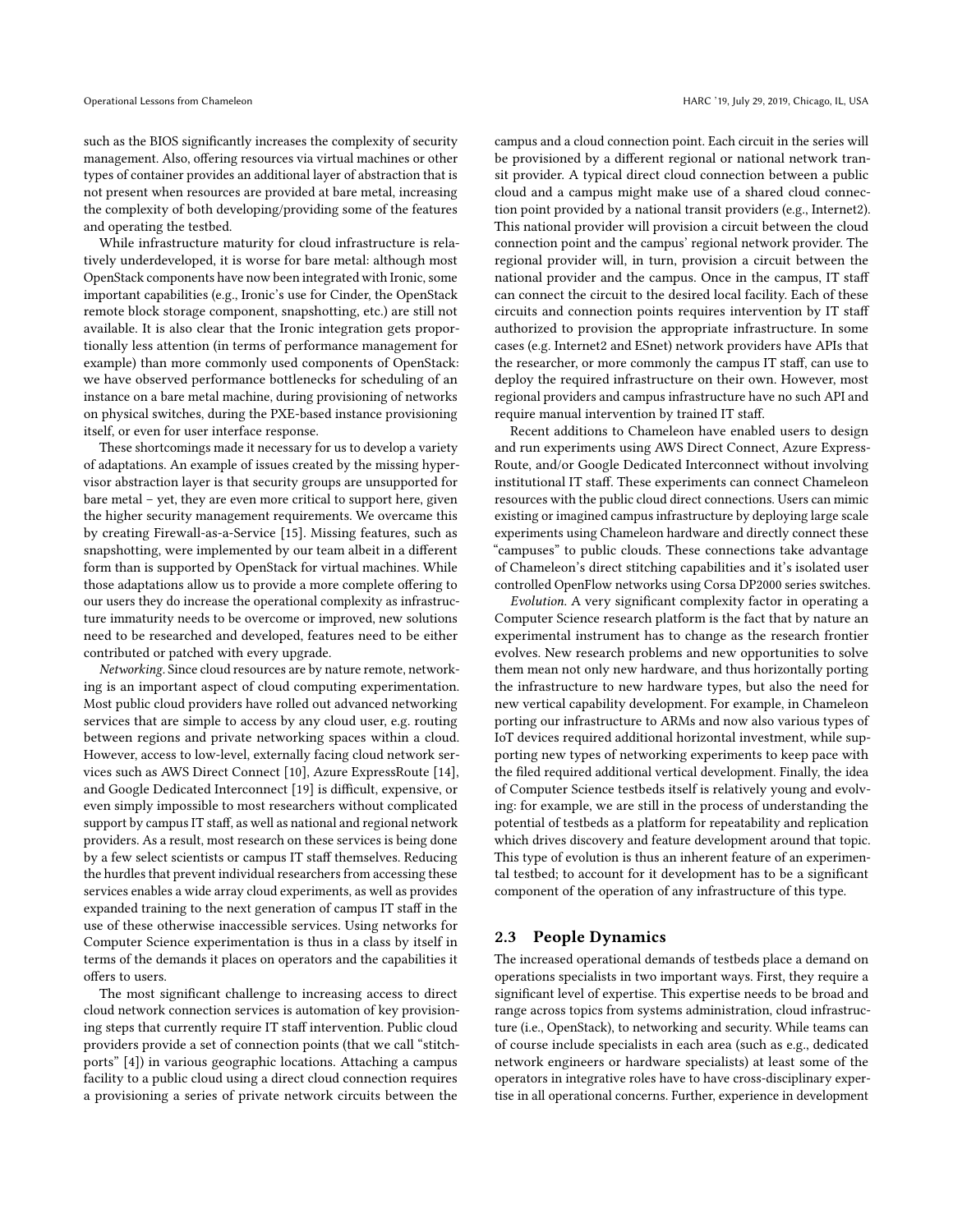is critical, both with respect to DevOps operation style and to account for the need for adaptation and evolution described above. This need for a specialized mix of high expertise means that the on ramping process is complex and requires significant time for individuals joining the team.

Second, the complexity of the system also makes operating testbeds – including configuration, upgrades, as well as problem diagnosis and resolution – more complex, effort intensive, and time consuming. We employ three broad strategies to mitigate that. First, building on a mainstream open source infrastructure significantly cuts down on the development costs as we can integrate features developed by the broader community as well as rely on their support to some extent; though the cost of additional features persists. Second, much effort can be saved by developing streamlined operations models described in sections below; though those models themselves take significant time to develop which means that the effort invested there takes time to amortize. Finally, packaging the approach and making it available to others for easy deployment and integration creates the potential for better amortization of this work.

While all infrastructures can benefit from closer interaction with user community such as e.g., engaging users in community support activities, experimental testbeds have a stronger community interaction component than traditional infrastructures. This is due largely to the fact that there is a potentially large base of digital artifacts such as images and orchestration templates that can be shared among all of the community. In this case, successfully engaging the community in sharing them will ensure increased relevance on one hand (as the existence of the most current images will make the infrastructure more useful), and cut down on operations costs on the other. In testbeds, this potential for sharing gets even broader – but it also gets more important as it supports fundamental scientific patterns such as repeatability and replication. Finally, in testbeds understanding user needs goes beyond being able to provide incremental improvements such as ease of use and means keeping the hand on the pulse of evolving research needs.

#### 3 STREAMLINING OPERATIONS

Over time we have made efforts to drive the cost of operating Chameleon down as low as possible by combining a strong "base" of commodity systems with layers of automation around error detection and resolution. What this means in practice is that, whenever possible, an error should be correctable in either an automated or well-documented process to both ease the burden and the expertise required of the operator.

## 3.1 Keeping the System Running

Achieving such automation is nontrivial in an environment like Chameleon, which consists of many OpenStack services, their dependent system services, additional bespoke applications, and a heterogeneous inventory of user-provisionable nodes. To tackle this problem, it is helpful to work backwards. The end goal of automation ("automatically resolve this problem") implies we have detected the problem. To detect the problem, we must have been able to measure some symptoms expressed by the system at large. We discuss each of these steps below.

Monitoring. Performing triage across the system is difficult because each piece of the Chameleon infrastructure has its own way of expressing errors. Bare metal servers may indicate via their baseboard management controller that a voltage reading is outside of bounds or that a cable appears to be unplugged, while an OpenStack service may be returning an HTTP error code or logging output to its error log. The nodes running the Chameleon services may themselves have underlying issues, such as a disk partition running out of space or the resources being overloaded. In the past, we used Nagios [\[29\]](#page-6-17) to centrally collect and display this data, however, we found that this system worked best if you knew what questions to ask ("is the load on this machine high? Is the OpenStack API down?"), and we found that this is often not obvious. We needed a more holistic view of the normal operating state of the system so we could understand baselines and identify aberrant behavior.

To improve this, we adopted an approach of collecting metrics based on symptoms of failure, not failure itself. We deployed the Prometheus [\[34\]](#page-6-18) monitoring system to provide operators with realtime performance metrics with fine granularity and broad coverage and implemented several custom metric exporters for Chameleonspecific symptoms (e.g., number of failed provisions.) We additionally configured all OpenStack services, which predominantly communicate their error state via logging, to log to one standard location, and then implemented automatic ingestion of all logs via Fluentd [\[16\]](#page-6-19) into a searchable Elasticsearch [\[13\]](#page-6-20) database. We integrated both the output of Prometheus and Elasticsearch with the Grafana [\[17\]](#page-6-21) visualization tool to give operators an overview of the health of the system and make it easier to diagnose abnormal conditions, such as a large spike of network traffic or a large number of failed provisions that could be symptomatic of undetected errors.

In addition, we maintain a suite of black-box Jenkins [\[21\]](#page-6-22) tests that periodically test various "happy paths" through the system, e.g. reserving a node, provisioning the node with a Chameleonprovided disk image, assigning a public IP to the node, and ensuring that external SSH connectivity works and that experiment metrics are being automatically pushed from the node once it is running. Depending on the scope of the test, they may run hourly (to give quick feedback on a particular system that may be in an error state), or daily (to act as an overall "smoke test" in to the health of the system from a typical user's point of view.) These tests serve two purposes beyond catching high-level errors: they expose holes in our fine-grained monitoring infrastructure, and also provide data points to allow us to correlate such errors to any detectable proximate causes.

Detection. Once enough data about the system was being collected via our monitoring infrastructure, we were able to more clearly understand the "shape" of some of our failure cases, e.g. provisioning errors increasing when a particular staging directory for disk images ran too full. This is where the benefits of symptoms-based metrics shined: we used the query language built in to Prometheus to write targeted alerts on our symptoms, which were then broadcasted via an Alertmanager [\[1\]](#page-5-2) system to a visible communications channel (in our case, a Slack [\[38\]](#page-6-23) channel dedicated to alerts.) Similarly, having all logs consolidated in a database allowed us to write custom queries that could detect certain failure cases we were aware of. This same approach was used to detect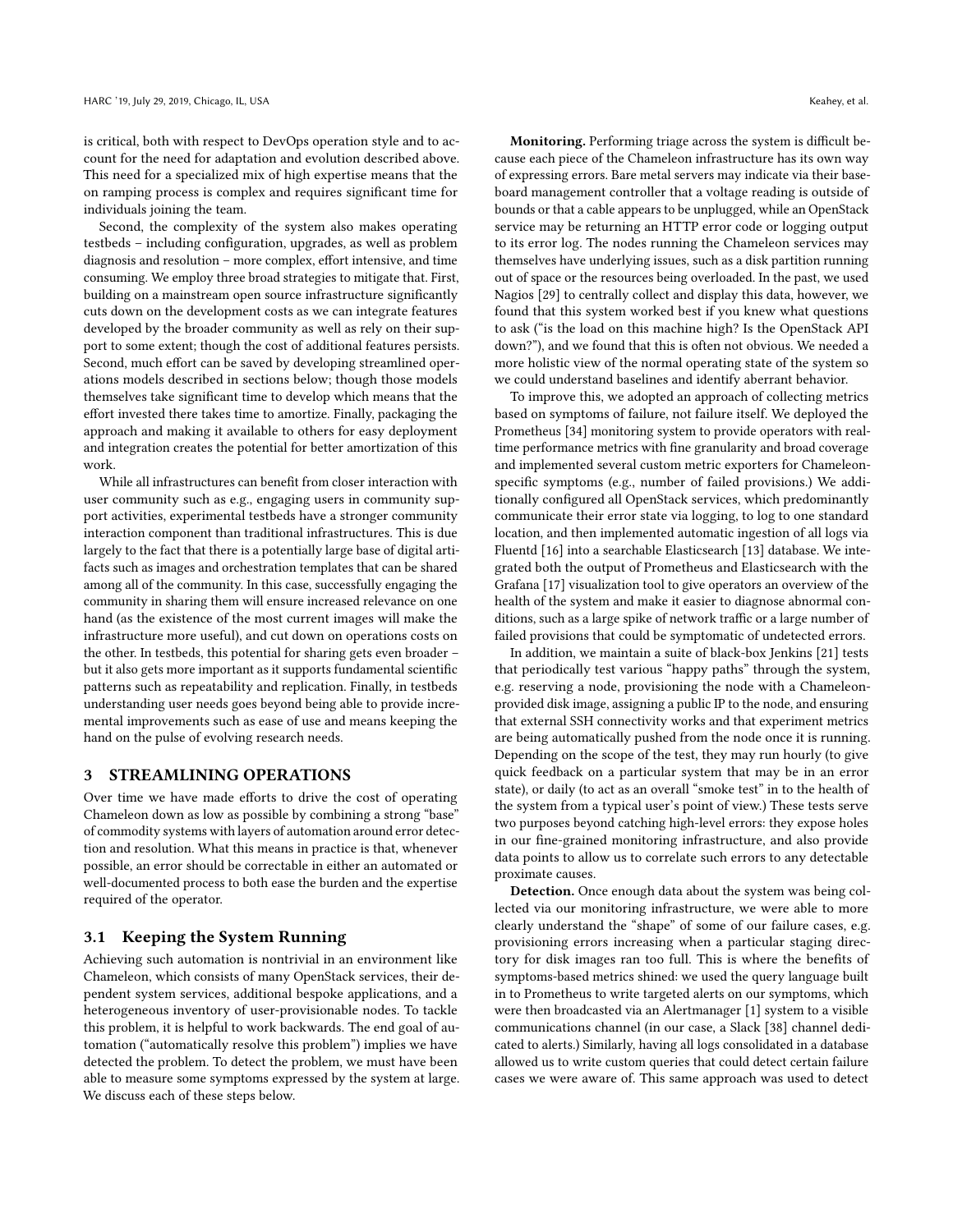and alert on system event log (SEL) messages from our fleet of bare metal nodes.

Resolution. Detecting a problem is not very useful if there are no discrete actions an operator can take to fix it. While certain mitigations might be known to an experienced operator, this knowledge takes time to accrue and means that juniors (or indeed, operators simply new to Chameleon's systems) have significant barriers to productivity. Therefore, we took steps to ensure that when an alert was written, it is linked to a corresponding runbook detailing more information about what the alert is expressing, what the user impact is, and what some possible (or known) mitigation steps are. The effect is that when an alert is seen, e.g. in a Slack channel, there is an easy path for an operator to find more information and get to work resolving the issue.

Some errors are predictable enough in their regularity that we can reliably fix the symptom, even if the root cause may go untreated. Typically these are issues where various OpenStack systems have not converged to a steady state, and a simple adjustment is often all that is needed, e.g. restarting the service or updating a database to make it consistent. While it is true that such issues should theoretically not arise, our experience has told us that this is the reality of running a testbed at this scale, and the simple solution of whacking the system in a few precise areas does the trick, especially as the time to investigate and solve the root cause exceeds the cost of implementing the automated workaround. We maintain a set of scripts, called "hammers" [\[18\]](#page-6-24), that can fix up known bad states in the system quickly. In addition to fixing common errors, we also use hammers to prevent problems with system usage (e.g., detect conditions when the system is used in ways that are not consistent with our policies). Hammers are currently implemented as periodic Jenkins jobs, but can also be run ad-hoc by operators as needed; over time we hope to integrate them to automatically respond on-demand when the system enters a known error state.

#### 3.2 System Maintenance

System upgrades. As the system grew in complexity, it became untenable to maintain a manual release process. Upgrading the OpenStack services in particular was a task that only expert operators could tackle, due to the experience necessary around the roles of each service and the interdependencies. This was further complicated by the configurations between multiple Chameleon sites getting out of sync with each other, leading to confusing situations where a certain error would appear in one site but not another. We tackled these problems by settling on an approach that automatically can handle upgrades, configuration changes, and new service deployments. For OpenStack services, we leverage the Kolla-Ansible [\[25\]](#page-6-25) project, which consists of a set of Ansible scripts that can provision OpenStack as Docker containers [\[12\]](#page-6-26). Our monitoring infrastructure and custom applications are similarly deployed with a set of Ansible scripts we maintain. There are numerous benefits for this approach, which ultimately requires expressing all Chameleon infrastructure as code: it allows us to have a reliable process that easy to manually invoke if need be, supports automation as it is hands-off, and, most importantly, allows us to effectively package all of Chameleon as one artifact, deployable in a variety of environments.

Appliance releases. We rely on a series of tools that automate most of our disk image release process. In particular, we use DiskImageBuilder [\[33\]](#page-6-27), a tool provided by OpenStack: it allows us to express our disk image build process as a sequence of provisioning scripts, which can then be run on top of an existing base image. This helps us reliably create images, yet we still must take care to release upgrades as the base image e.g. CentOS or Ubuntu distributions are updated. We solved this with another set of periodic jobs that, as new upstream OS releases are released, automatically trigger rebuilds of our disk images bound to that OS. These images are then released to the testbed as the latest version of the OS image. We also periodically test that these images deploy correctly on our various hardware configurations; for each type of machine, we schedule a test provision every week, for each disk image Chameleon provides.

## 4 PACKAGING OPERATIONS

Chameleon's utility increases with every deployment: more sites mean more specialized hardware, more capacity for experimentation, and more experiments. We have thus worked to package Chameleon (and the automated operational structure described above) such that others can deploy it with minimal configuration. Reproducing Chameleon using vanilla OpenStack components is possible, but challenging. For one, Chameleon maintains several forks of OpenStack services with minimal patch sets that are custom-tailored to the needs of a testbed; while most of them have been contributed it sometimes takes a long time for a contribution to be accepted. Furthermore, configuring a functional testbed that supports bare metal provisioning requires significant understanding of the underlying configuration of all the various OpenStack components. The human challenge then becomes: how do we make Chameleon feasible to install for as large community of operators without requiring them to absorb what is complex and specialized knowledge? In order to address it, we have worked to generalize the internal deployment of Chameleon such that it can be released and deployed by any user; we call this CHI-in-a-Box.

We boiled down the interface for CHI-in-a-Box is a set of configuration files. The site operator must define the inventory, or which physical machines will host which components of Chameleon, a globals YAML [\[40\]](#page-6-28) configuration file, which defines important variables such as subnets and which parts of Chameleon should be enabled, and finally an encrypted passwords YAML configuration file, which contains secrets such as MySQL [\[28\]](#page-6-29) passwords for each system user. By default, such passwords can be automatically generated using random strings if the operator wishes.

The deployment of CHI-in-a-Box, and indeed with the primary Chameleon sites, is handled via a commodity tool developed by the OpenStack community called Kolla-Ansible. Ansible is used to coordinate the deployment of pre-built Docker images on the operator's physical infrastructure. Rolling upgrades are supported, solving one of the biggest pain points with maintaining an OpenStack deployment. CHI-in-a-Box also automatically installs the automated testbed monitoring and operations tools described above allowing CHI-in-a-Box sites to reduce their operational costs.

Chameleon has chosen to "dogfood" CHI-in-a-Box internally. This means that any bug fixes or features that Chameleon operators add to the internal deployment of Chameleon can immediately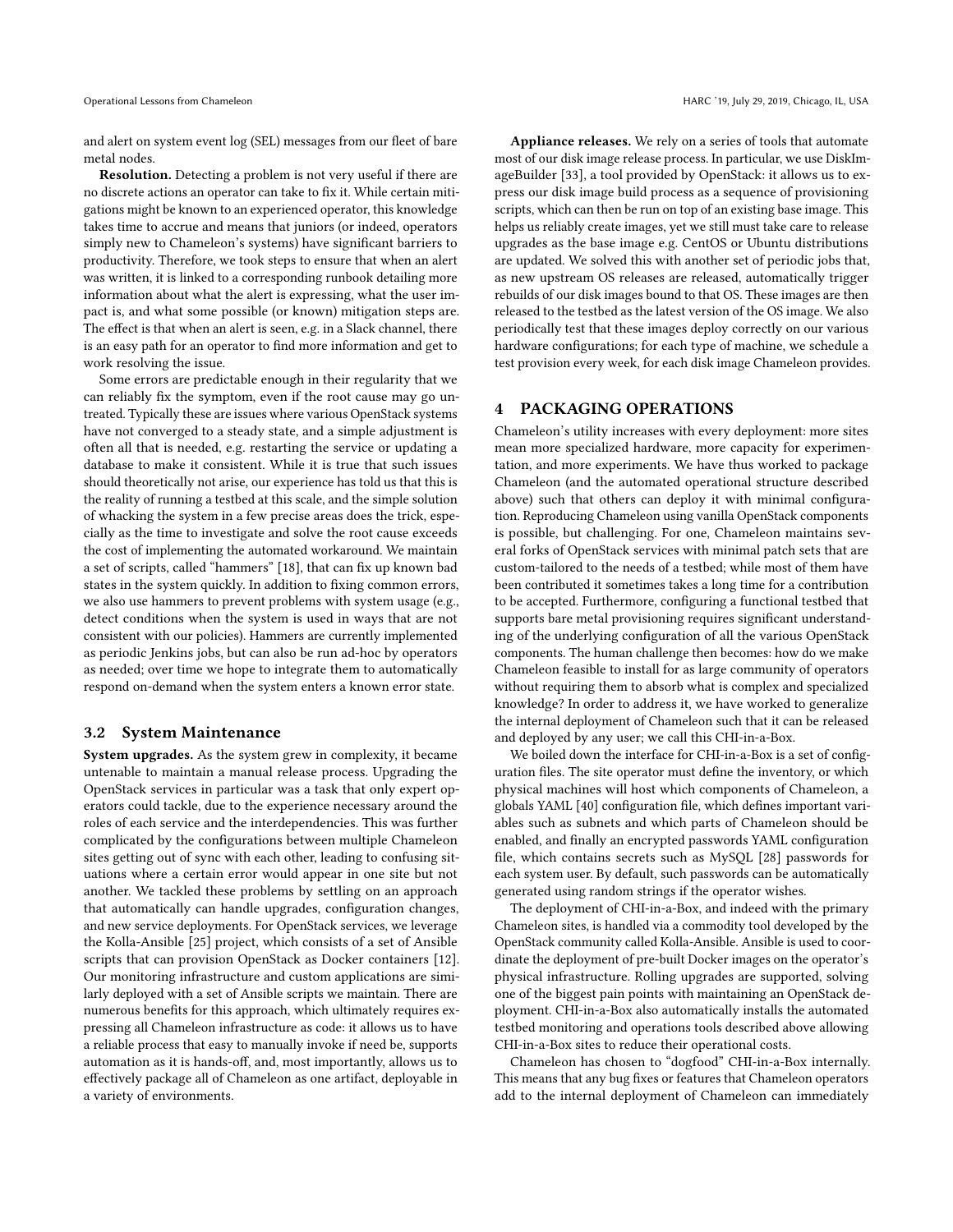be leveraged by any other operators running Chameleon as an associate site.

#### 5 INTERACTING WITH USERS

We interact with our users via a variety of communication channels starting with daily support interactions through a variety of training and information channels such as blogs, webinars, and the web page, and finally relatively rare events such as surveys and User Meetings.

In daily interactions, Chameleon users interact with staff by submitting support tickets [\[39\]](#page-6-30). The submitted tickets are processed by University of Chicago and TACC staff on alternating weeks; Chameleon is thus operated as a "single instrument" with ticketmaster staff having sufficient level of privilege on both sites to handle most problems. The ticket categories range between routine user profile management (comprising PI requests, allocation review and renewals, etc.), user questions (e.g., resulting from imperfect understanding of the system), system problems (e.g., network, hardware, software, or configuration failures), to allocation adjustment requests. The latter comprise a variety of special resource requests (e.g., lease extensions, FPGA access, or early user access to newly released capabilities) as well as fair sharing requests, e.g., the assignment of public IPs which may become unavailable [\[37\]](#page-6-31) due to users' failure to release them.

Interacting via support ticket submission was selected over support via mailing list in anticipation of the scale of the system. The advantages of this mode of support are that it provides reliable ticket tracking and thereby ensures that no user problem is left behind. It also greatly facilitates weekly reviews of tickets which are one of our primary user feedback mechanisms and motivated the development of many new features. On the other hand, it prevents users from interacting directly with each other as they would have if support was given via a mailing list which inhibits the development of the community as users might share experiences relevant to not only direct support questions but also insights related to experimental methodology and approach. While we try to compensate by providing other communication channels such as the Chameleon blog, and periodic User Meeting, ultimately we may have to revisit this decision for community building purposes.

To facilitate sharing of experimental artifacts, such as images and orchestration templates we provide an appliance catalog where users can enter appliance description and link it to different versions of their experimental appliances. While some users contributed appliances effectively providing packaging of systems supported by their groups such as e.g., MPI [\[2,](#page-5-3) [3\]](#page-5-4) or specific experiments [\[11,](#page-6-32) [27,](#page-6-33) [30,](#page-6-34) [31\]](#page-6-35) we find that relatively few users use it to ensure repeatability of their experiments. We expect that this is partly due to still relatively few incentives for repeatable and replicable research and partly to continuing search for the format: our new integration with Jupyter notebooks is more promising in that respect and we plan to support it with better sharing mechanisms.

Overall, we find that a proper functioning of the system is a collaboration between the operations team and the users: a knowledgeable user community, sensitive to the need for fair sharing as well as operational needs of the system can significantly cut down on operations costs. Specifically, we are often indebted to our

users for pointing out system shortcomings ranging from errors to insufficient documentation to desire for new features. On the other hand, much additional work is sometimes generated when the system is used improperly, or when best practices are ignored. In particular, proper management of shared resources, such as e.g., releasing nodes or public IP addresses or abstaining from stacking leases, is clearly required to implement fair sharing on the testbed; failure to do so often results in a significant support burden on the operators as they arbitrate the resources between users.

#### 6 CONCLUSIONS

In this paper we have discussed the operational experience behind Chameleon, a large-scale, deeply reconfigurable testbed for Computer Science research.

Experimental platforms, such as Chameleon, expose a much broader and more complex interface to users than traditional scientific resources and consequently require both a higher level of experience and skill as well as potentially higher level of time commitment from the human operators. In addition, since they are designed to evolve in the set of supported use cases to follow the evolving research frontier, the operations of an experimental system will also require development skills. We described how streamlining operations can alleviate these costs and transform the system into one that lends itself better to support by a "devops co-op" where operations staff with high expertise packages operations in such a way that it can be operated with potentially lesser degree of expertise and skill making experimental platforms cheaper to operate and thus hopefully more easily accessible.

An important lesson learned from Chameleon is that experimental platforms include a higher potential for sharing and community participation than traditional systems. This is largely because many system-related artifacts such as images or orchestration templates, Jupyter notebooks, etc. can be relevant to broader sections of the community. In addition, experimental platforms serve as a "common denominator" for many experiments eliminating much of the complexity that goes into systematic experimentation, as well as repeating, replicating and producing variations on existing experiments.

#### ACKNOWLEDGMENTS

Results presented in this paper were obtained using the Chameleon testbed supported by the National Science Foundation. This material is based upon work supported by the U.S. Department of Energy, Office of Science, under contract number DE-AC02-06CH11357.

## REFERENCES

- <span id="page-5-2"></span>[1] Prometheus Alertmanager. [n. d.]. [https://prometheus.io/docs/alerting/](https://prometheus.io/docs/alerting/alertmanager/) [alertmanager/](https://prometheus.io/docs/alerting/alertmanager/)
- <span id="page-5-3"></span>[2] Chameleon MPICH 3.3.1 Appliance. [n. d.]. [https://www.chameleoncloud.org/](https://www.chameleoncloud.org/appliances/71/) [appliances/71/](https://www.chameleoncloud.org/appliances/71/)
- <span id="page-5-4"></span>[3] MPI Bare-metal Cluster (MPICH3) Appliance. [n. d.]. [https://www.](https://www.chameleoncloud.org/appliances/33/) [chameleoncloud.org/appliances/33/](https://www.chameleoncloud.org/appliances/33/)
- <span id="page-5-1"></span>[4] Ilya Baldin, Jeff Chase, Yufeng Xin, Anirban Mandal, Paul Ruth, Claris Castillo, Victor Orlikowski, Chris Heermann, and Jonathan Mills. 2016. ExoGENI: A Multi-domain Infrastructure-as-a-service Testbed. In The GENI Book. Springer, 279–315.
- <span id="page-5-0"></span>Mark Berman, Jeffrey S Chase, Lawrence Landweber, Akihiro Nakao, Max Ott, Dipankar Raychaudhuri, Robert Ricci, and Ivan Seskar. 2014. GENI: A Federated Testbed for Innovative Network Experiments. Computer Networks 61 (2014), 5–23.